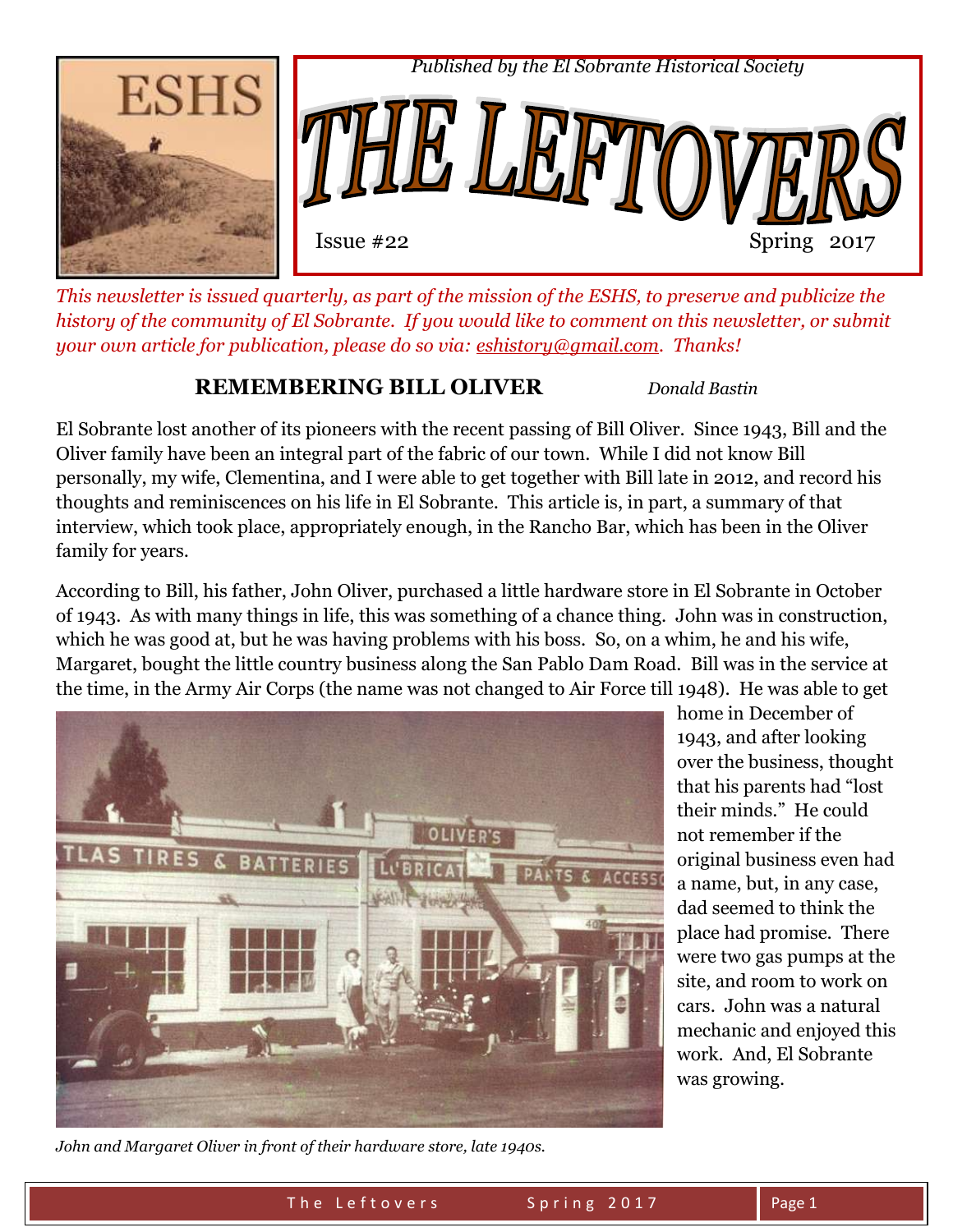Although John liked the mechanical work, he did not like the details of running a business, and clearly would have liked to have his son as a helpmate. But that would have to wait awhile, as there was a war going on.

Bill was originally assigned to be trained as a fighter pilot. But instructors were needed, and he ended up teaching others to fly. But not fighters. He learned to fly the B-17 Bomber, and trained others to pilot this "flying fortress." He liked the plane, as it was forgiving and tough, though, at a cruising altitude of 30,000 feet, it was miserably cold and it was necessary to breathe oxygen through a mask. Finally, in the spring of 1945, he was assigned to go to Europe to fly actual combat missions. The date of the transfer was May 10. On May 8, Germany surrendered, and the war in Europe was over. Bill was then transferred to the Pacific Theatre, and received training in the new B-29 bomber. This was a much bigger, faster, and more comfortable airplane. Just before he was about to be transferred to Guam, to participate in the planned invasion of Japan, the atomic bombs were dropped on Hirosima and Nagasaki, and the war was over once again, and for good. While he had wanted to participate in the action, this was not to be.

Bill was discharged in December of 1945 and immediately went to work with his dad. While he had dreams of taking advantage of the GI Bill and going to college, this was put off again and again. In the meantime, he began to learn the business and genuinely enjoyed interacting with his customers. He found himself to be a "people person," which he had not known before. "People would pay if they had the money," reports Bill. Otherwise they would put the purchase on their tab. He was also good with business, but admits that, as the town was growing very fast, it was natural that business would increase.

Bill's future wife, Patsy Skow, was a customer at the hardware store. Patsy was part of the Skow family that operated the Richmond Farm Creamery, which was then located along Clark Road. Patsy was the daughter of Harold Skow, one of the sons of the



business's founder, Soren Skow. In this photo, taken in the late 1940s, we see Patsy seated to Bill's left, by Bill's brother, Jack. The other couple are John and Margaret Oliver, Bill's parents. Bill and Patsy were married in 1948, and were married for 51 years.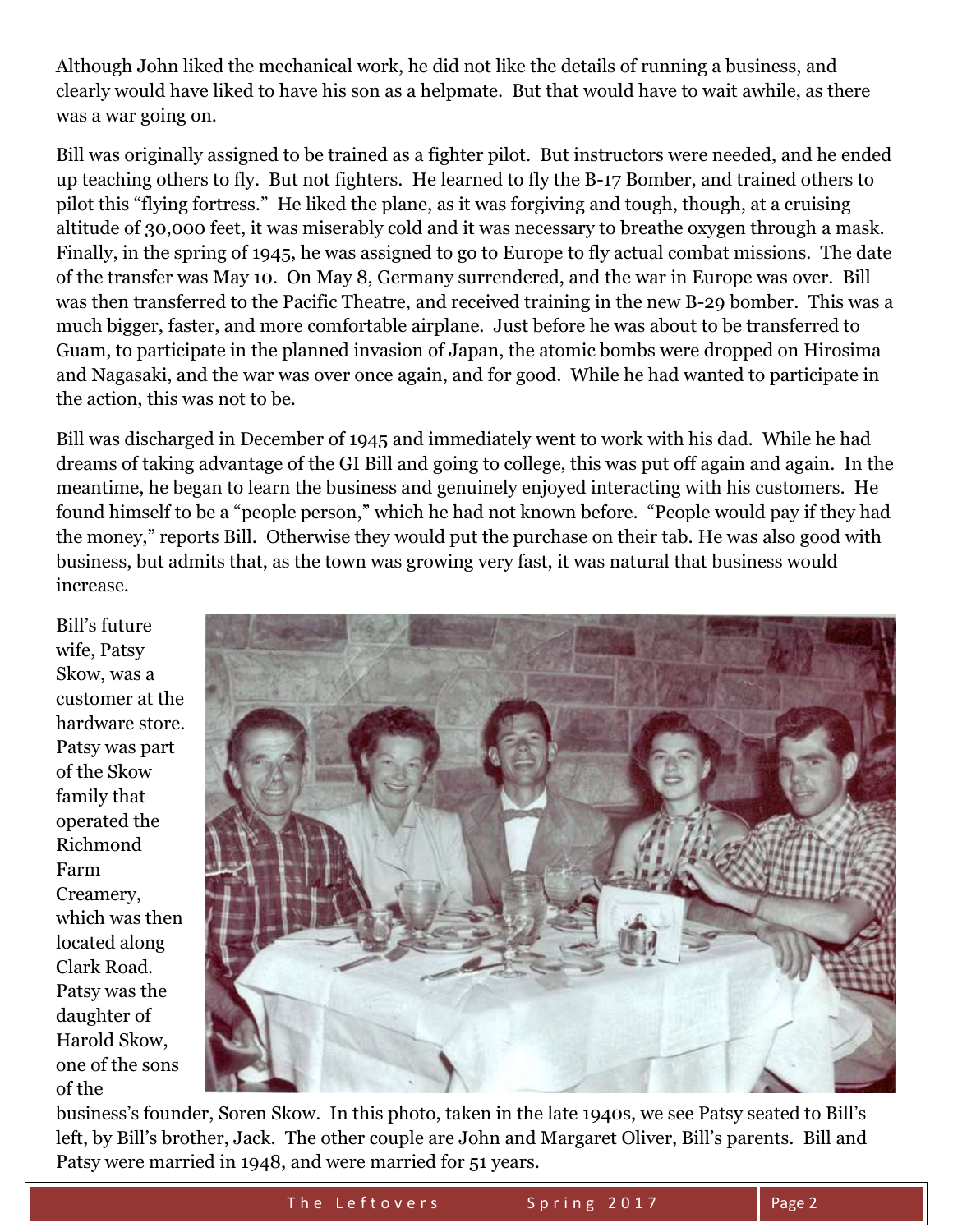With the town's growth, a new fire station was needed, which was formally opened on July 10, 1949.



As president of the local Lion's Club, Bill acted as a host for the festivities at the opening of the new station. Here we see him with Patsy Lee Ortega, a popular singer at the time and a long-time friend of the family. As of the date of this interview (2012), Bill reported that Patsy was still living in the area.

In 1952, the hardware store was extensively remodeled, and in 1954, a completely new service station complex was

put in, expanding the number of pumps and providing extensive repair and maintenance facilities. Business continued to expand. For three years running, from 1953 through 1955, the



Oliver station sold more gasoline than any Chevron station in the East Bay. As there were 433

The Leftovers Spring 2017 Rage 3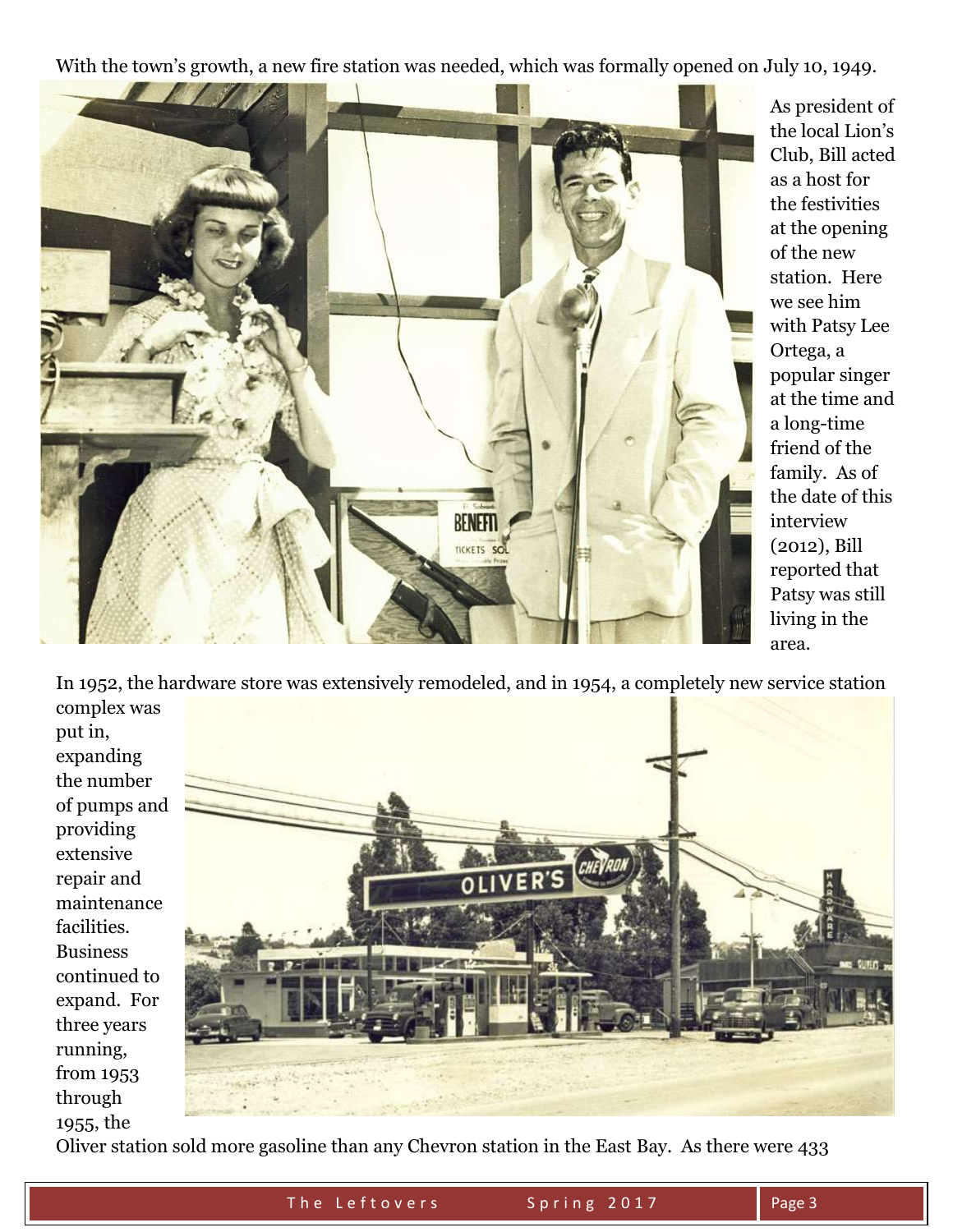

stations in this area, this was no mean accomplishment. For the first year, Bill received an allexpense paid trip to New York. But by 1955, the company scaled back the award, and Bill had to be content with a brand new wrist-watch. Here we see the watch being presented by Standard Oil Company representative, A.C. Macdonald.

By the mid-1950s El Sobrante was booming, and there was talk, and at least two studies, regarding the possible incorporation of the town. Bill said that he was not really a part of this effort, which, according to him, never really got off the ground. By the time that it could have had some chance of success, too much of the area had been annexed by the city of Richmond. Nonetheless, Bill saw the rapid growth as a good thing, and was solidly in favor of development. With proper growth, he saw that El Sobrante ". . . could become . . . a kind of mini-Lafayette." But as the years went by, resistance to development increased, which he felt was detrimental, in the long run, to the town's future.

In the natural course of things, there were children. Sons John and Richard were born and gradually began to be of greater help in the running of the family business. By the 1980s, Richard, in particular, had virtually taken over the running of the hardware store, and Bill began to think about retirement.

Our conversation with Bill Oliver lasted almost an hour and a half. We deeply appreciated Bill's taking the time to talk with us and sharing his memories of our town. It was clear that he had very fond memories of El Sobrante. It was also clear that he felt a certain disappointment that the town had not developed as he had hoped, and that he had been unable to exert a greater influence on that development. Still, aside from his experience in the military, his greatest accomplishments and life

experiences are associated with the town of El Sobrante. As one of the town's most important pioneers, his influence will be felt for years to come.



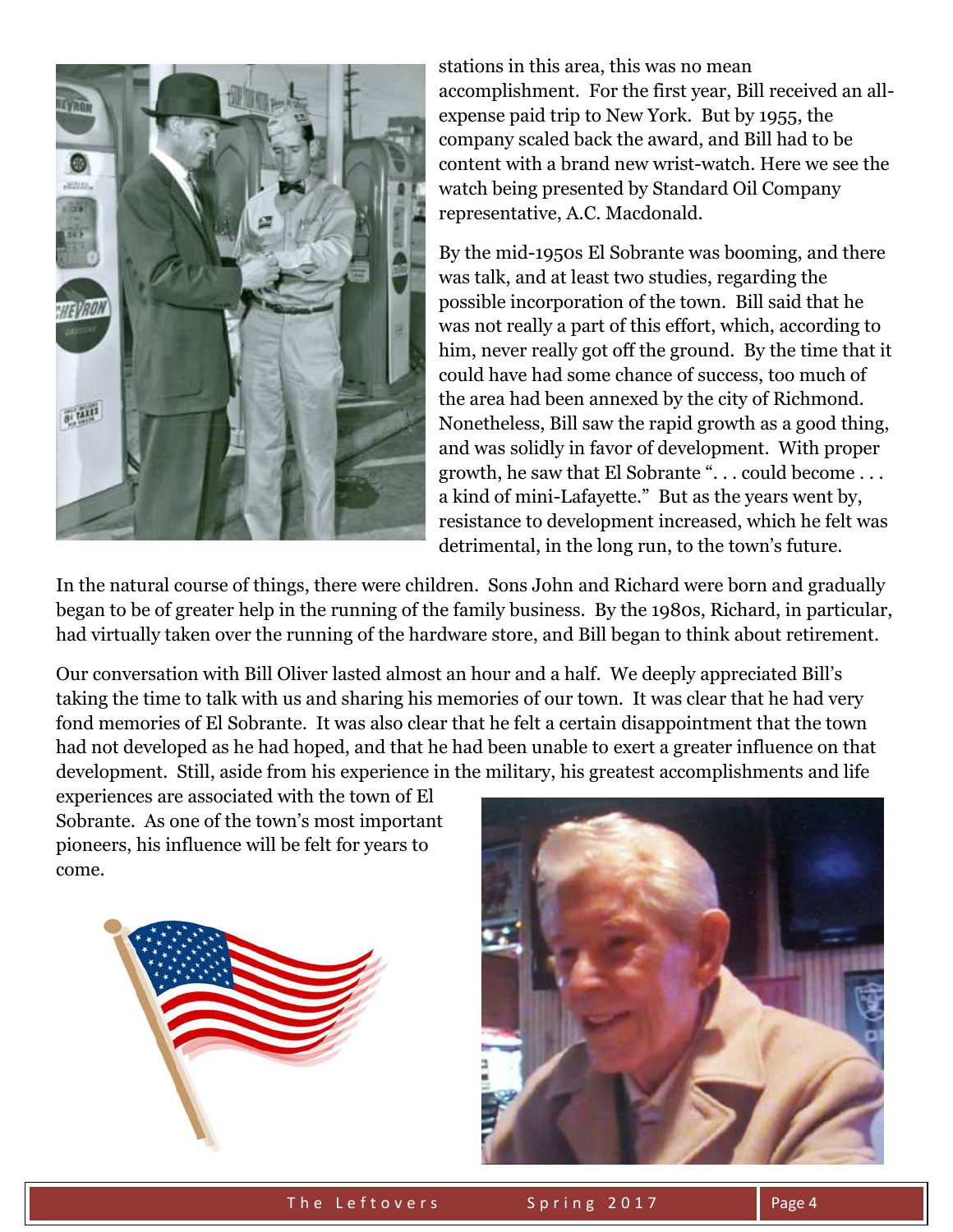

**Native American Exhibit Returns** *Editor*

Thanks to El Sobrante Library's new head librarian, Thomas Schween (left) and Assistant Librarian Ken Blue (in the not-blue shirt), the ESHS has been able to display its collection of Native-American artifacts in the lobby display case. As some of you may recall, we originally displayed these items in 2012, at which time the collection was on loan to us for a limited time. Since then, as we have noted, the bulk of the collection has been donated to our historical society and is now part of its permanent collection.

Originally collected by members of the Philippi family, the stone artifacts were all collected on Philippi land, which extended from Santa Rita Road down to San Pablo Creek. The main site, in fact, was just across Appian Way from the present site of the library. The objects were collected in the late 1940s and early 1950s. The site was also extensively excavated by a team of archeological students from U.C. Berkeley, in 1950, headed by Professor Robert Heizer.

While many local historical societies may have some Native American artifacts in their possession, seldom is it known just where the items were originally found. We are fortunate in knowing exactly where our objects were found and when. We also were fortunate in being able to have the collection examined by the late Professor George Coles, who was able to furnish us with much detailed information.

We only have the display case available to us for a limited time, so be sure and see the exhibit while you can!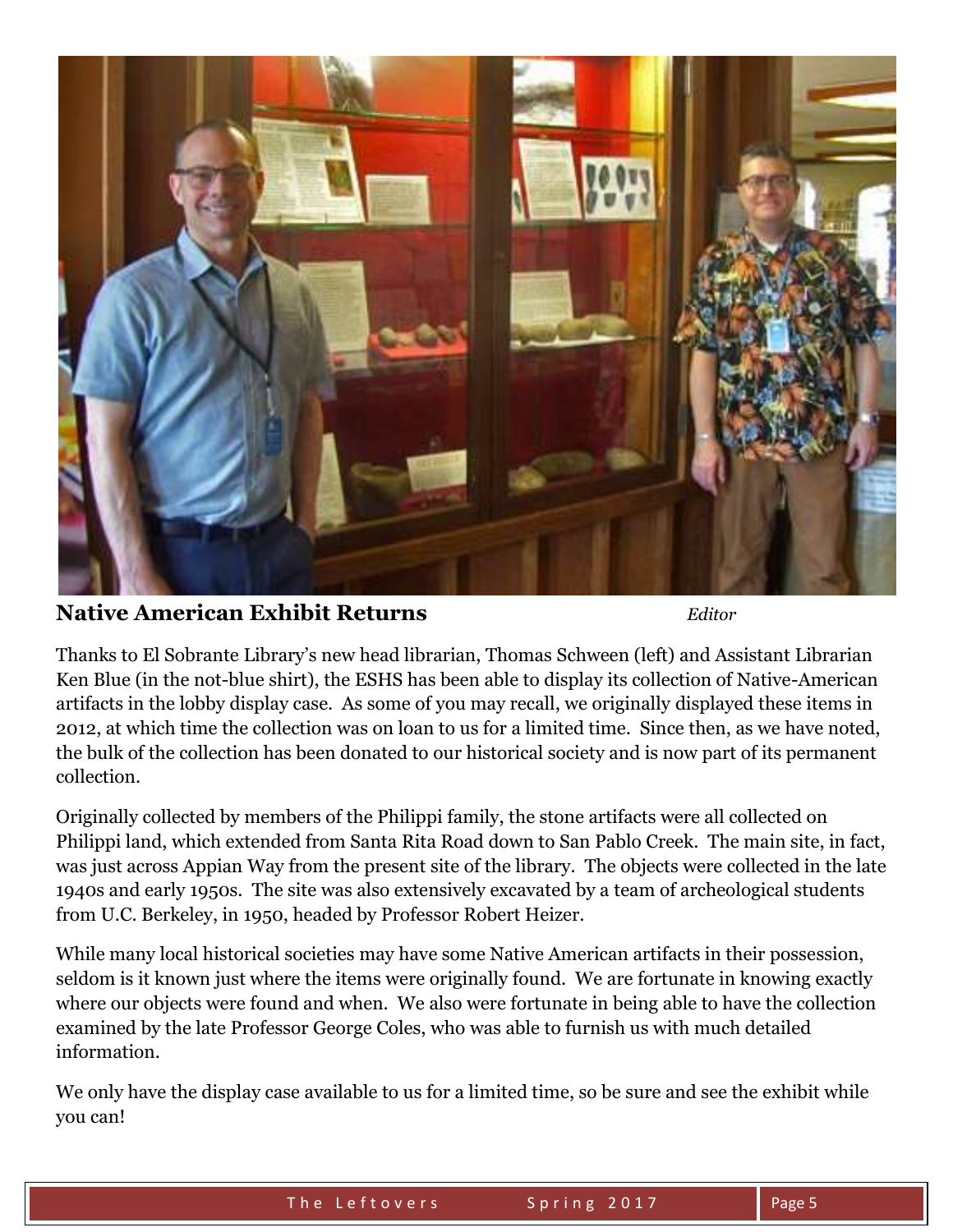## **Mark Biedermann bio** *Lyle Miller*



I had the pleasure of meeting Mark for a sandwich the other night to hear his story. Mark was born at

Richmond hospital in 1963.

Best known for his musical talent, Mark is also trained in martial arts, He started with Judo & then Kung Fu at about 8-10 years of age.

Growing up listening to great guitarists like Carlos Santana & Eric Clapton,In about the 6th grade Mark was inspired to take up playing guitar. He met with Hugh Lawton, manager of Eucalyptus records & got started learning on a Winston electric guitar. A couple of Marks best friends since 2nd grade (Hillview elem.), David Godfrey & Alvin Petty got the notion to put a band together. With Petty on guitar & Godfrey on drums, Biedermann was told he could be the singer if he could play bass guitar. So Mark stripped off the original strings & restrung his Winston with a set of bass strings.

A year or so later, Mark switched to a 6 string guitar & took lessons from Lenny Gurule', guitar instructor at Eucalyptus Records. At the talent show on the last day of school at Juan Crespi, Mark, Brett Hern & Alvin gave a 1 hour performance featuring covers from The **Stones** and **Kiss** plus several original tunes. In about 1978, the 9th graders became "Blind Illusion" with Alvin Petty leaving to pursue a

different art form, painting. Alvin wanted to do both music & paint but couldn't be at band practice & gave up his seat to Les Claypool (born September 29, 1963 is an American musician, singer, songwriter, composer, author and actor best known as the bassist and lead vocalist of the band **Primus**. Claypool's playing style on the electric bass mixes tapping, flamenco-like strumming, whammy bar bends, and slapping. wikipedia).

The only class at De Anza Mark attended regularly was Mr. Bee's music class. Any local musician knows Mr. Bee's accomplishments.

*Another well-known local musician and student of Mr. Bee is Kirk Hammet. Born November 18, 1962 he is the lead guitarist and contributing songwriter for the heavy metal band Metallica and has been a member of the band since 1983. Kirk grew up in El Sobrante and is a close friend of Les Claypool. More on Kirk in a future issue of our newsletter.*

Mark Biedermann's guitar work can be heard on the album "Imaginos" by **Blue Oyster Cult.** The album features Mark on 4 tracks. 3 solos & 1 track featuring Mark and Robbie Krieger, guitarist for The **Doors** !!

Thrash metal guitarist Marc Biedermann, whose band **Blind Illusion** was recording at Hyde Street Studios, mixed the album *The Sane Asylum* at Pearlman's studio in exchange for his collaboration. Biedermann declared in a 2008 interview that he "played more lead guitar on that album than Buck Dharma".wikipedia) Other notables Mark has performed with: Uli

#### Roth of **The Scorpions**

 Joe Perry of **Aerosmith** David Grisman of **The** 

**Dead & J.G.B.**

 **Metallica Exodus** ...and he once opened for

**Montrose.**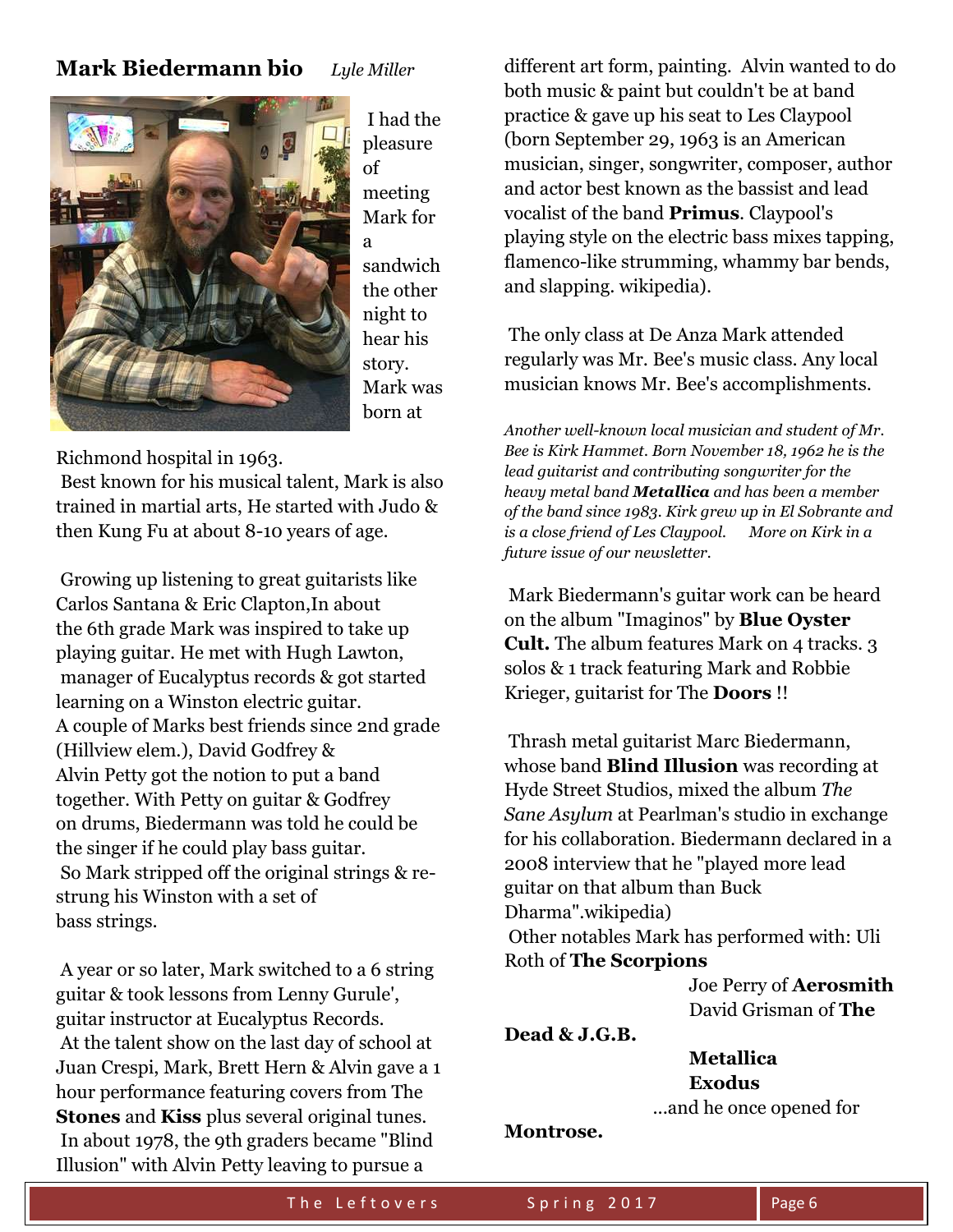## **Beware The Ides of March** *Editor*

Late on the evening of March  $15<sup>th</sup>$  last, during a heavy and windy rainstorm, El Sobrante lost one of its oldest inhabitants. The stately Valley Oak that graced the Patra Drive entrance to Kennedy Grove loosed its hold on mother earth and crashed to the ground.



As can be clearly seen from this photograph, taken the day after the event, the root structure appears to be much less robust that would have been expected of a tree of this size and age. We are guessing that the tree was over 100 years old, and may have been a sapling when the original owner of the land, Daniel Clancy, bought the property in the mid-1800s. It can only be speculated that the tree had been weakened by several years of drought. The rains of this last season served only to loosen the soil at the tree's base, leading to its demise.

All the regular visitors to the park were well acquainted with the old oak, and were shocked to see it lying in such an unfamiliar, horizontal state. Indeed, it took a few minutes to adjust to the new reality. Strange how things that seem so strong and permanent can be gone in an instant.

We will miss this old El Sobrante pioneer.

### *We're Going Legit*

# **ESHS SEEKS NON-PROFIT STATUS** *Maurice Abraham*

Since its founding some five years ago, the El Sobrante Historical Society has operated as an informal community organization. Now, according to its Steering Committee, the time is right to take the next logical step in the organization's growth and development; that is to become a non-profit corporation. This move will make donations of cash and physical artifacts tax deductable and a financial benefit to the donor. It also postures the organization to pursue grants, either independently or with partner organizations.

The first steps, preparing Corporate Bylaws and Articles of Incorporation for the organization, have been completed and submitted for approval to the California Secretary of State who approves new corporation formations. Once incorporation is in place, a request for non-profit status will be submitted to the Internal Revenue Service (IRS). Following IRS approval, a request for nonprofit status will be submitted to the California Franchise Tax Board. With the FTB approval, the organization will officially become a nonprofit corporation.

An exact time frame to complete the process is difficult to predict. However, it is expected nonprofit status will be in place by year's end. The current Steering committee members will become the corporation's first Board of Directors. They're looking forward with enthusiasm to this new chapter in the Historical Society's life and to the opportunities it will open up for the organization, its members and the El Sobrante Valley community at large.